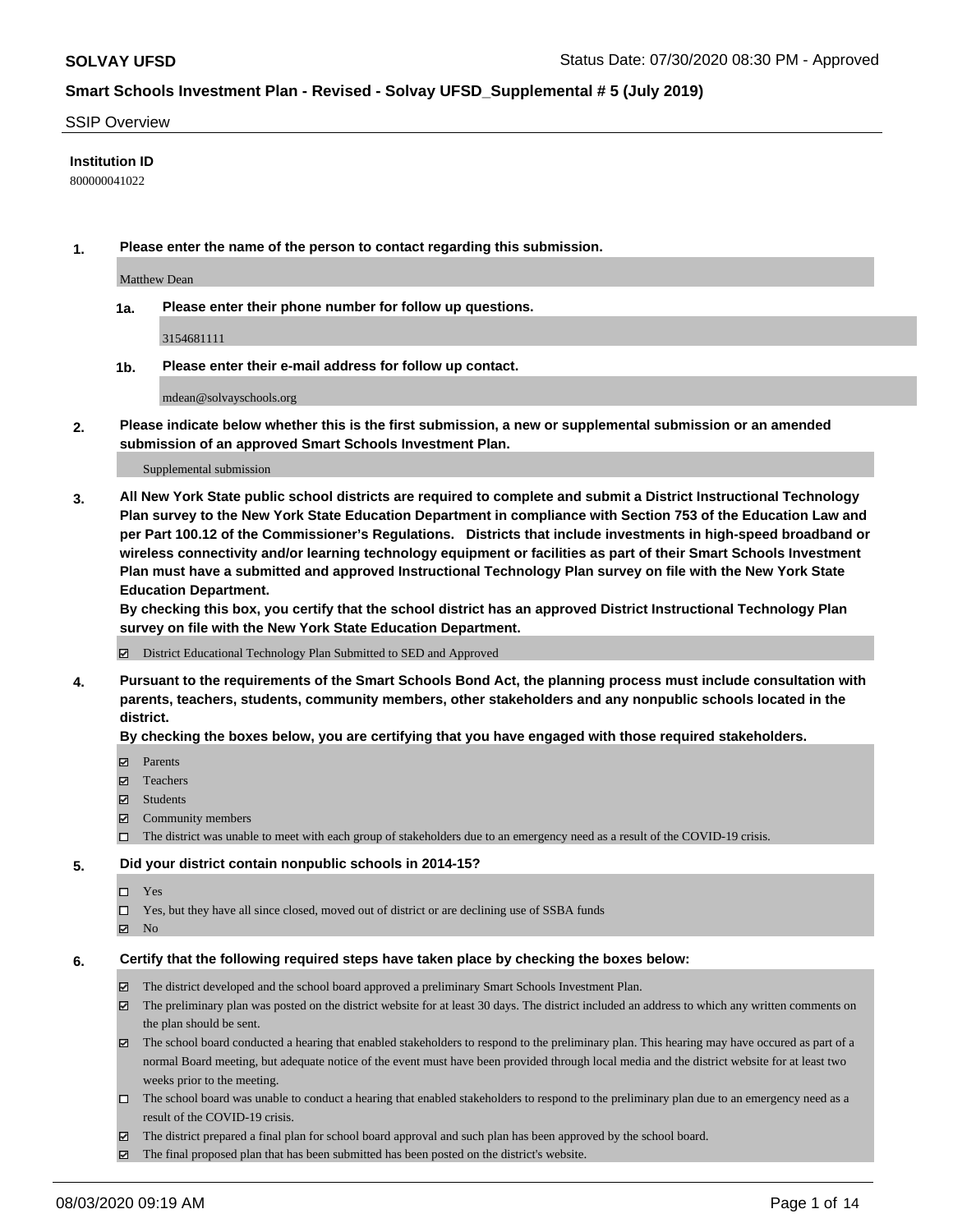SSIP Overview

**6a. Please upload the proposed Smart Schools Investment Plan (SSIP) that was posted on the district's website, along with any supporting materials. Note that this should be different than your recently submitted Educational Technology Survey. The Final SSIP, as approved by the School Board, should also be posted on the website and remain there during the course of the projects contained therein.**

Solvay Technology Integration Plan FINAL.pdf Solvay SSBA Presentation FINAL.pdf

**6b. Enter the webpage address where the final Smart Schools Investment Plan is posted. The Plan should remain posted for the life of the included projects.**

http://www.solvayschools.org/districtpage.cfm?pageid=342

**7. Please enter an estimate of the total number of students and staff that will benefit from this Smart Schools Investment Plan based on the cumulative projects submitted to date.**

1,700

**8. An LEA/School District may partner with one or more other LEA/School Districts to form a consortium to pool Smart Schools Bond Act funds for a project that meets all other Smart School Bond Act requirements. Each school district participating in the consortium will need to file an approved Smart Schools Investment Plan for the project and submit a signed Memorandum of Understanding that sets forth the details of the consortium including the roles of each respective district.**

 $\Box$  The district plans to participate in a consortium to partner with other school district(s) to implement a Smart Schools project.

**9. Please enter the name and 6-digit SED Code for each LEA/School District participating in the Consortium.**

| <b>Partner LEA/District</b> | <b>ISED BEDS Code</b> |
|-----------------------------|-----------------------|
| (No Response)               | (No Response)         |

**10. Please upload a signed Memorandum of Understanding with all of the participating Consortium partners.**

(No Response)

**11. Your district's Smart Schools Bond Act Allocation is:**

\$1,132,813

**12. Final 2014-15 BEDS Enrollment to calculate Nonpublic Sharing Requirement**

|            | <b>Public Enrollment</b> | Nonpublic Enrollment | 'Total Enrollment | l Nonpublic Percentage |
|------------|--------------------------|----------------------|-------------------|------------------------|
| Enrollment | .461                     |                      | .461.00           | 0.00                   |

**13. This table compares each category budget total, as entered in that category's page, to the total expenditures listed in the category's expenditure table. Any discrepancies between the two must be resolved before submission.**

|                                            | Sub-Allocations   | <b>Expenditure Totals</b> | <b>Difference</b> |
|--------------------------------------------|-------------------|---------------------------|-------------------|
| School Connectivity                        | 0.00              | 0.00                      | 0.00              |
| Connectivity Projects for<br>l Communities | $\overline{0.00}$ | 0.00                      | 0.00              |
| <b>Classroom Technology</b>                | 56,600.00         | 56,600.00                 | 0.00              |
| Pre-Kindergarten Classrooms                | 0.00              | 0.00                      | 0.00              |
| Replace Transportable<br>Classrooms        | $\overline{0.00}$ | 0.00                      | 0.00              |
| High-Tech Security Features                | 0.00              | 0.00                      | 0.00              |
| Nonpublic Loan                             | 0.00              | 0.00                      | 0.00              |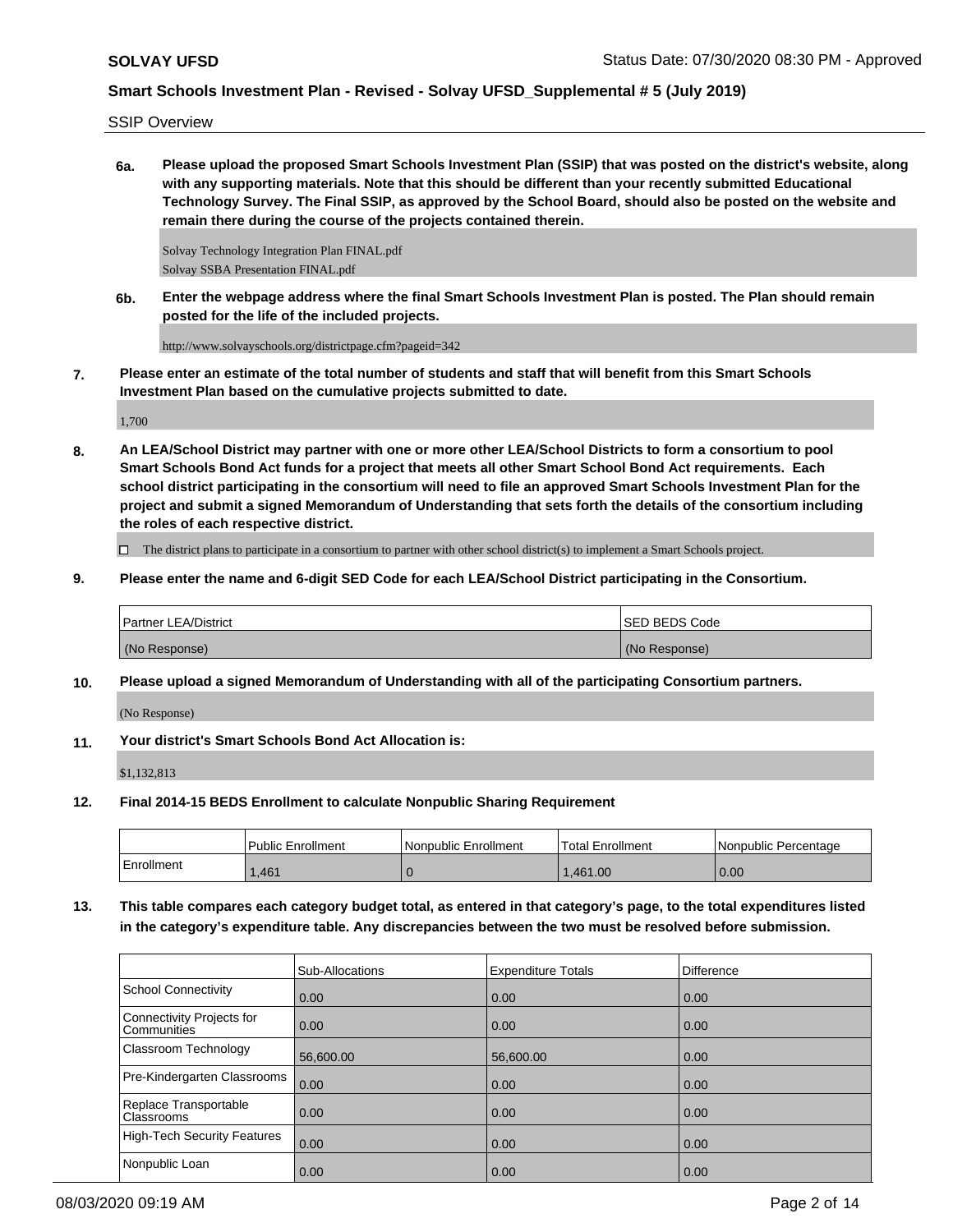SSIP Overview

|         | Sub-Allocations | <b>Expenditure Totals</b> | <b>Difference</b> |
|---------|-----------------|---------------------------|-------------------|
| Totals: | 56,600          | 56,600                    |                   |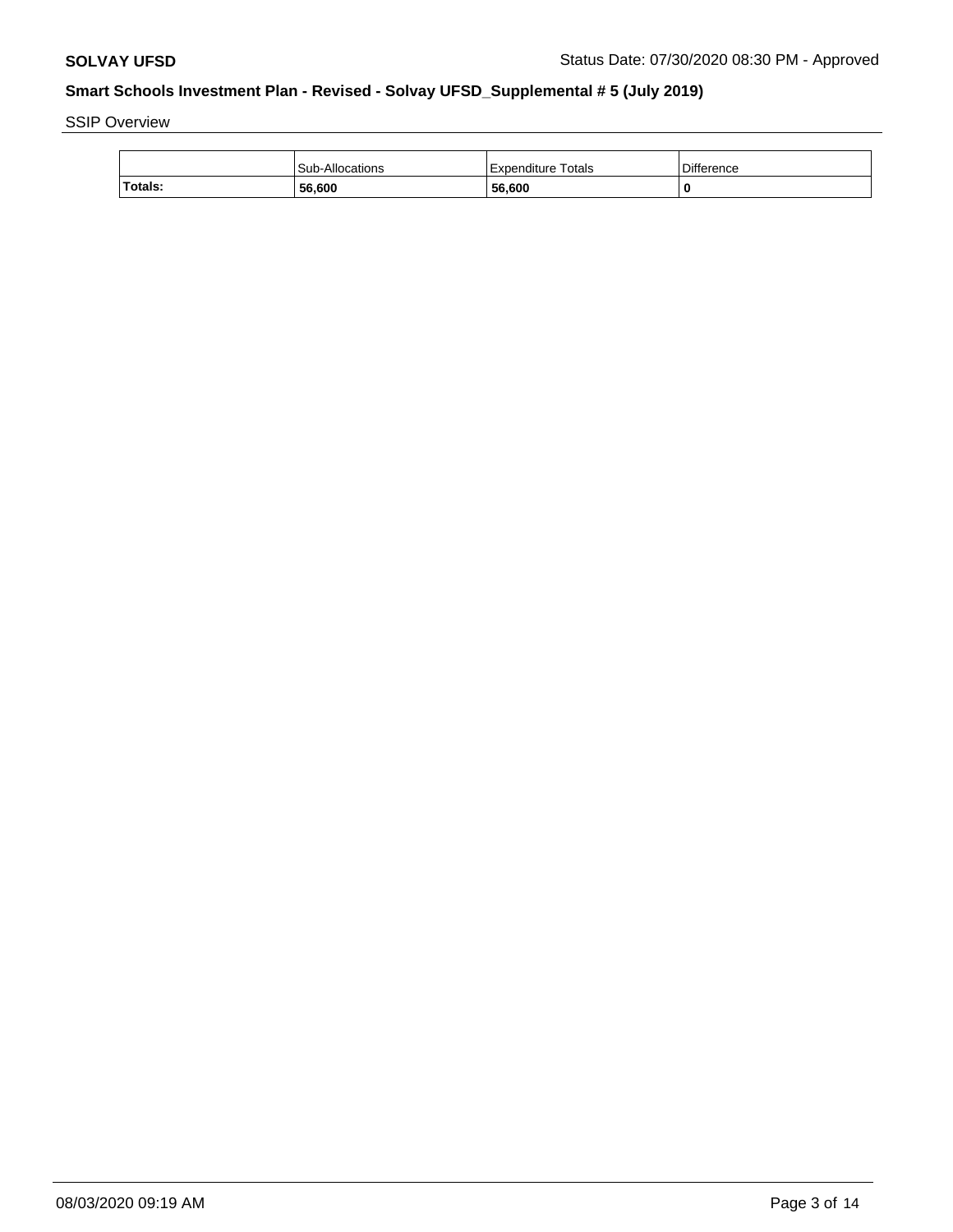School Connectivity

- **1. In order for students and faculty to receive the maximum benefit from the technology made available under the Smart Schools Bond Act, their school buildings must possess sufficient connectivity infrastructure to ensure that devices can be used during the school day. Smart Schools Investment Plans must demonstrate that:**
	- **• sufficient infrastructure that meets the Federal Communications Commission's 100 Mbps per 1,000 students standard currently exists in the buildings where new devices will be deployed, or**
	- **• is a planned use of a portion of Smart Schools Bond Act funds, or**
	- **• is under development through another funding source.**

**Smart Schools Bond Act funds used for technology infrastructure or classroom technology investments must increase the number of school buildings that meet or exceed the minimum speed standard of 100 Mbps per 1,000 students and staff within 12 months. This standard may be met on either a contracted 24/7 firm service or a "burstable" capability. If the standard is met under the burstable criteria, it must be:**

**1. Specifically codified in a service contract with a provider, and**

**2. Guaranteed to be available to all students and devices as needed, particularly during periods of high demand, such as computer-based testing (CBT) periods.**

**Please describe how your district already meets or is planning to meet this standard within 12 months of plan submission.**

(No Response)

**1a. If a district believes that it will be impossible to meet this standard within 12 months, it may apply for a waiver of this requirement, as described on the Smart Schools website. The waiver must be filed and approved by SED prior to submitting this survey.**

 $\Box$  By checking this box, you are certifying that the school district has an approved waiver of this requirement on file with the New York State Education Department.

**2. Connectivity Speed Calculator (Required). If the district currently meets the required speed, enter "Currently Met" in the last box: Expected Date When Required Speed Will be Met.**

|                  | l Number of     | Required Speed | Current Speed in | Expected Speed  | Expected Date                           |
|------------------|-----------------|----------------|------------------|-----------------|-----------------------------------------|
|                  | <b>Students</b> | In Mbps        | l Mbps           | to be Attained  | When Required                           |
|                  |                 |                |                  |                 | l Within 12 Months ISpeed Will be Met l |
| Calculated Speed | (No Response)   | 0.00           | (No Response)    | l (No Response) | l (No Response)                         |

**3. Describe how you intend to use Smart Schools Bond Act funds for high-speed broadband and/or wireless connectivity projects in school buildings.**

(No Response)

**4. Describe the linkage between the district's District Instructional Technology Plan and how the proposed projects will improve teaching and learning. (There should be a link between your response to this question and your responses to Question 1 in Section IV - NYSED Initiatives Alignment: "Explain how the district use of instructional technology will serve as a part of a comprehensive and sustained effort to support rigorous academic standards attainment and performance improvement for students."** 

**Your answer should also align with your answers to the questions in Section II - Strategic Technology Planning and the associated Action Steps in Section III - Action Plan.)**

(No Response)

**5. If the district wishes to have students and staff access the Internet from wireless devices within the school building, or in close proximity to it, it must first ensure that it has a robust Wi-Fi network in place that has sufficient bandwidth to meet user demand.**

**Please describe how you have quantified this demand and how you plan to meet this demand.**

(No Response)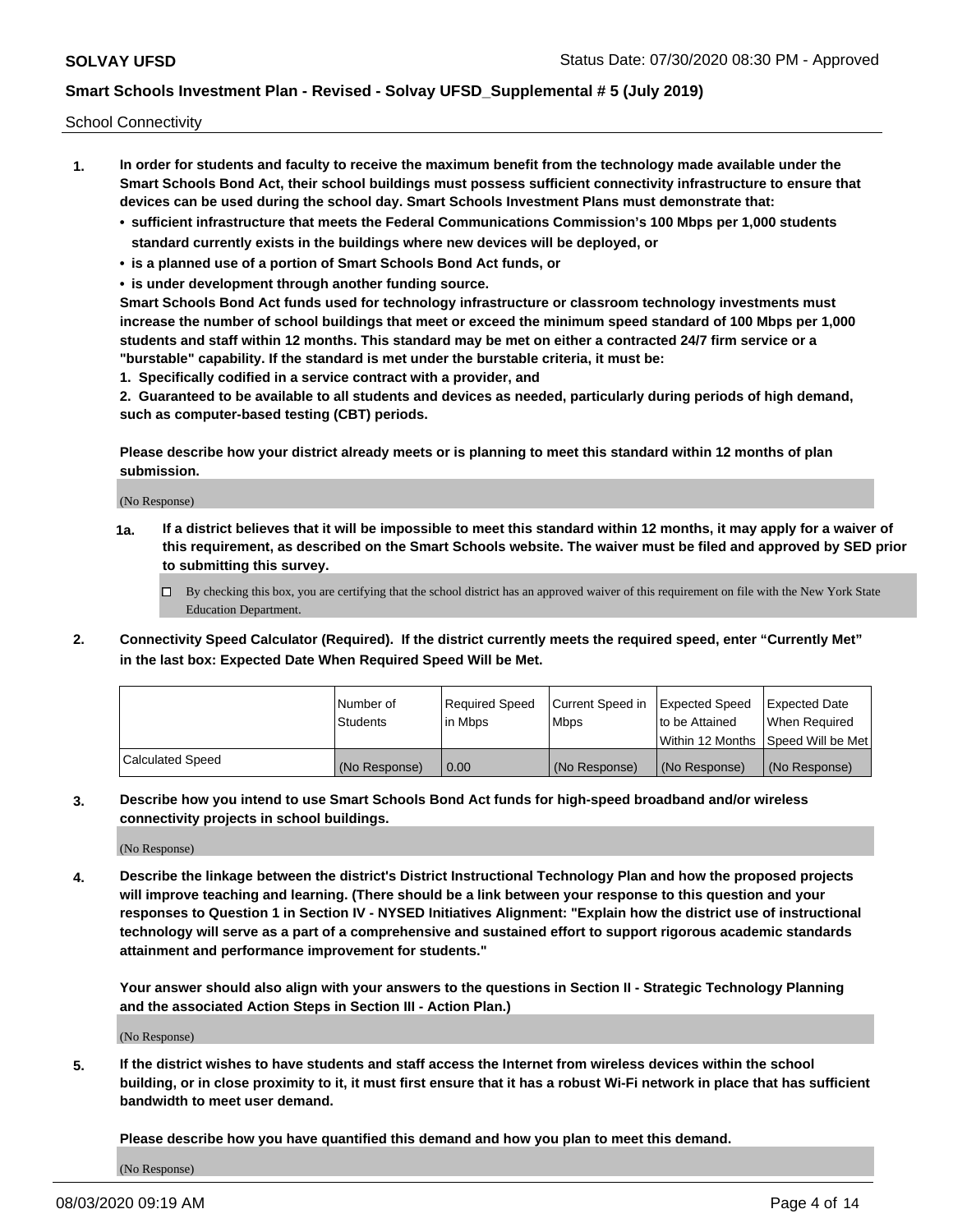School Connectivity

**6. Smart Schools plans with any expenditures in the School Connectivity category require a project number from the Office of Facilities Planning. Districts must submit an SSBA LOI and receive project numbers prior to submitting the SSIP. As indicated on the LOI, some projects may be eligible for a streamlined review and will not require a building permit.**

**Please indicate on a separate row each project number given to you by the Office of Facilities Planning.**

| Project Number |  |
|----------------|--|
| (No Response)  |  |

**7. Certain high-tech security and connectivity infrastructure projects may be eligible for an expedited review process as determined by the Office of Facilities Planning.**

### **Was your project deemed eligible for streamlined review?**

(No Response)

### **8. Include the name and license number of the architect or engineer of record.**

| Name          | License Number |
|---------------|----------------|
| (No Response) | (No Response)  |

### **9. Public Expenditures – Loanable (Counts toward the nonpublic loan calculation)**

| Select the allowable expenditure type.<br>Repeat to add another item under each type. | <b>PUBLIC</b> Items to be<br>l Purchased | Quantity         | l Cost Per Item  | <b>Total Cost</b> |
|---------------------------------------------------------------------------------------|------------------------------------------|------------------|------------------|-------------------|
| (No Response)                                                                         | (No Response)                            | (No<br>Response) | (No<br>Response) | 0.00              |
|                                                                                       |                                          | 0                | 0.00             |                   |

### **10. Public Expenditures – Non-Loanable (Does not count toward nonpublic loan calculation)**

| Select the allowable expenditure<br>type.<br>Repeat to add another item under<br>each type. | <b>PUBLIC</b> Items to be purchased | Quantity      | Cost per Item | <b>Total Cost</b> |
|---------------------------------------------------------------------------------------------|-------------------------------------|---------------|---------------|-------------------|
| (No Response)                                                                               | (No Response)                       | (No Response) | (No Response) | 0.00              |
|                                                                                             |                                     |               | 0.00          |                   |

#### **11. Final 2014-15 BEDS Enrollment to calculate Nonpublic Sharing Requirement (no changes allowed.)**

|            | Public Enrollment | Nonpublic Enrollment | 'Total Enrollment | l Nonpublic Percentage |
|------------|-------------------|----------------------|-------------------|------------------------|
| Enrollment | .461              |                      | .461.00           | 0.00                   |

### **12. Total Public Budget - Loanable (Counts toward the nonpublic loan calculation)**

|                                                      | Public Allocations | <b>Estimated Nonpublic Loan</b><br>Amount | Estimated Total Sub-Allocations |
|------------------------------------------------------|--------------------|-------------------------------------------|---------------------------------|
| Network/Access Costs                                 | (No Response)      | 0.00                                      | 0.00                            |
| School Internal Connections and<br><b>Components</b> | (No Response)      | 0.00                                      | 0.00                            |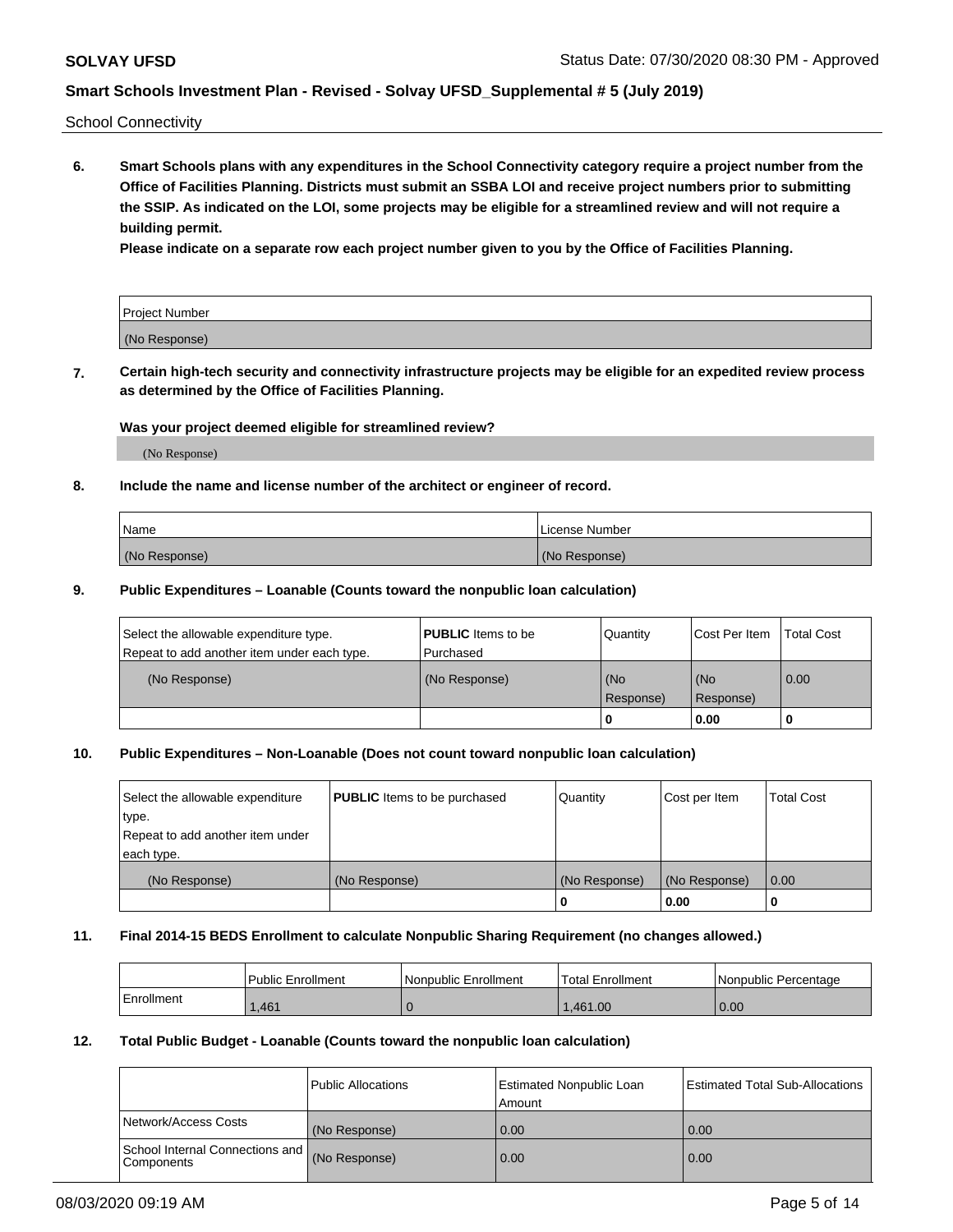School Connectivity

|              | <b>Public Allocations</b> | <b>Estimated Nonpublic Loan</b><br>l Amount | <b>Estimated Total Sub-Allocations</b> |
|--------------|---------------------------|---------------------------------------------|----------------------------------------|
| <b>Other</b> | (No Response)             | 0.00                                        | 0.00                                   |
| Totals:      | 0.00                      | 0                                           | ш                                      |

# **13. Total Public Budget – Non-Loanable (Does not count toward the nonpublic loan calculation)**

|                                                   | Sub-<br>Allocation |
|---------------------------------------------------|--------------------|
|                                                   |                    |
| Network/Access Costs                              | (No Response)      |
| <b>Outside Plant Costs</b>                        | (No Response)      |
| <b>School Internal Connections and Components</b> | (No Response)      |
| Professional Services                             | (No Response)      |
| Testing                                           | (No Response)      |
| <b>Other Upfront Costs</b>                        | (No Response)      |
| <b>Other Costs</b>                                | (No Response)      |
| <b>Totals:</b>                                    | 0.00               |

# **14. School Connectivity Totals**

|                          | Total Sub-Allocations |
|--------------------------|-----------------------|
| Total Loanable Items     | 0.00                  |
| Total Non-Ioanable Items | 0.00                  |
| Totals:                  | 0                     |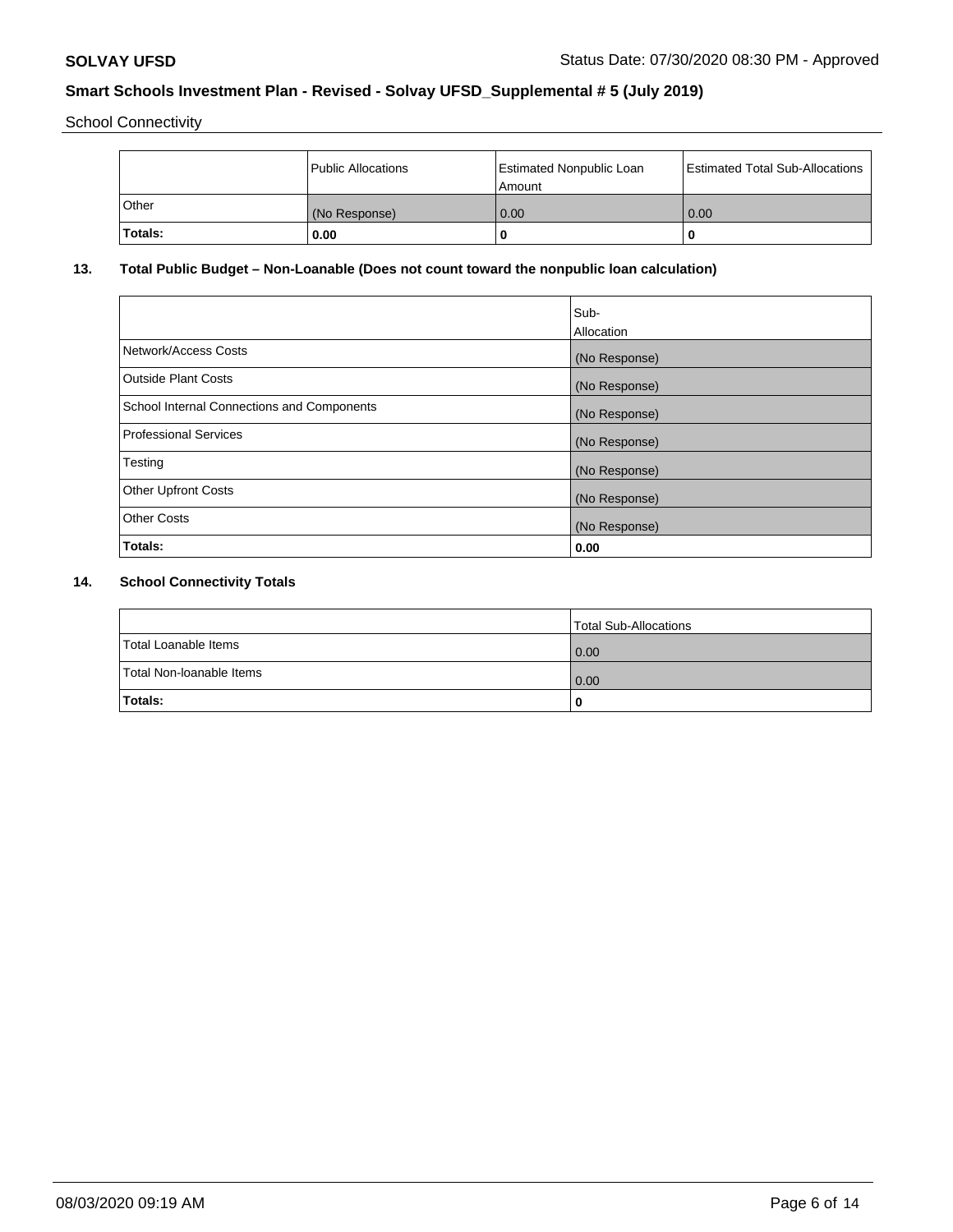Community Connectivity (Broadband and Wireless)

**1. Describe how you intend to use Smart Schools Bond Act funds for high-speed broadband and/or wireless connectivity projects in the community.**

(No Response)

**2. Please describe how the proposed project(s) will promote student achievement and increase student and/or staff access to the Internet in a manner that enhances student learning and/or instruction outside of the school day and/or school building.**

(No Response)

**3. Community connectivity projects must comply with all the necessary local building codes and regulations (building and related permits are not required prior to plan submission).**

 $\Box$  I certify that we will comply with all the necessary local building codes and regulations.

**4. Please describe the physical location of the proposed investment.**

(No Response)

**5. Please provide the initial list of partners participating in the Community Connectivity Broadband Project, along with their Federal Tax Identification (Employer Identification) number.**

| <b>Project Partners</b> | l Federal ID # |
|-------------------------|----------------|
| (No Response)           | (No Response)  |

**6. Please detail the type, quantity, per unit cost and total cost of the eligible items under each sub-category.**

| Select the allowable expenditure | Item to be purchased | Quantity      | Cost per Item | <b>Total Cost</b> |
|----------------------------------|----------------------|---------------|---------------|-------------------|
| type.                            |                      |               |               |                   |
| Repeat to add another item under |                      |               |               |                   |
| each type.                       |                      |               |               |                   |
| (No Response)                    | (No Response)        | (No Response) | (No Response) | 0.00              |
|                                  |                      | o             | 0.00          |                   |

**7. If you are submitting an allocation for Community Connectivity, complete this table.**

**Note that the calculated Total at the bottom of the table must equal the Total allocation for this category that you entered in the SSIP Overview overall budget.**

|                                    | Sub-Allocation |
|------------------------------------|----------------|
| Network/Access Costs               | (No Response)  |
| Outside Plant Costs                | (No Response)  |
| <b>Tower Costs</b>                 | (No Response)  |
| <b>Customer Premises Equipment</b> | (No Response)  |
| <b>Professional Services</b>       | (No Response)  |
| Testing                            | (No Response)  |
| <b>Other Upfront Costs</b>         | (No Response)  |
| <b>Other Costs</b>                 | (No Response)  |
| Totals:                            | 0.00           |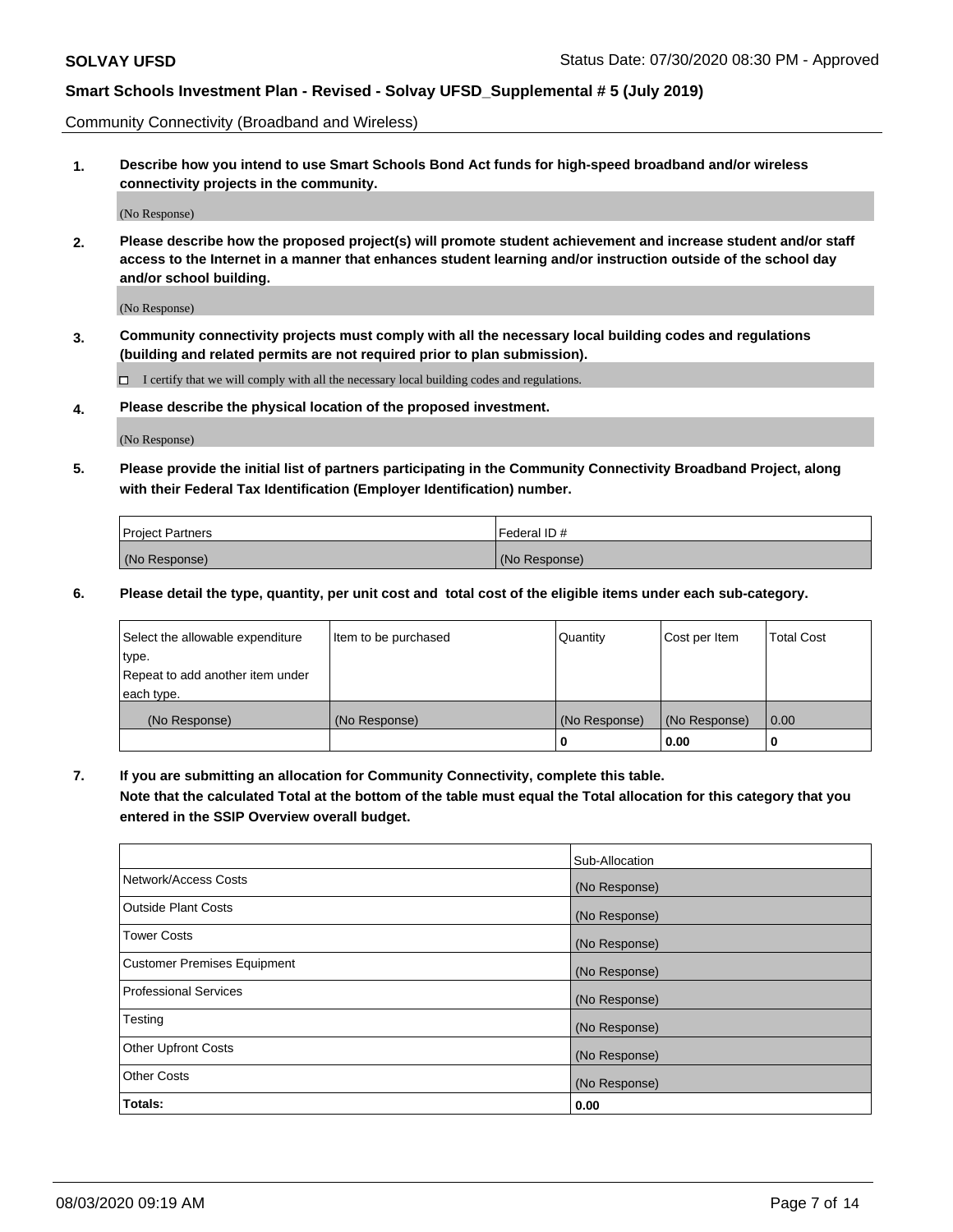### Classroom Learning Technology

**1. In order for students and faculty to receive the maximum benefit from the technology made available under the Smart Schools Bond Act, their school buildings must possess sufficient connectivity infrastructure to ensure that devices can be used during the school day. Smart Schools Investment Plans must demonstrate that sufficient infrastructure that meets the Federal Communications Commission's 100 Mbps per 1,000 students standard currently exists in the buildings where new devices will be deployed, or is a planned use of a portion of Smart Schools Bond Act funds, or is under development through another funding source. Smart Schools Bond Act funds used for technology infrastructure or classroom technology investments must increase the number of school buildings that meet or exceed the minimum speed standard of 100 Mbps per 1,000 students and staff within 12 months. This standard may be met on either a contracted 24/7 firm service or a "burstable" capability. If the standard is met under the burstable criteria, it must be:**

**1. Specifically codified in a service contract with a provider, and**

**2. Guaranteed to be available to all students and devices as needed, particularly during periods of high demand, such as computer-based testing (CBT) periods.**

**Please describe how your district already meets or is planning to meet this standard within 12 months of plan submission.**

The district is supplied unlimited bandwidth as part of the WAN contract through CNYRIC and OCM BOCES.

- **1a. If a district believes that it will be impossible to meet this standard within 12 months, it may apply for a waiver of this requirement, as described on the Smart Schools website. The waiver must be filed and approved by SED prior to submitting this survey.**
	- By checking this box, you are certifying that the school district has an approved waiver of this requirement on file with the New York State Education Department.
- **2. Connectivity Speed Calculator (Required). If the district currently meets the required speed, enter "Currently Met" in the last box: Expected Date When Required Speed Will be Met.**

|                  | l Number of     | Required Speed | Current Speed in Expected Speed |                | <b>Expected Date</b>                 |
|------------------|-----------------|----------------|---------------------------------|----------------|--------------------------------------|
|                  | <b>Students</b> | lin Mbps       | <b>Mbps</b>                     | to be Attained | When Required                        |
|                  |                 |                |                                 |                | Within 12 Months 1Speed Will be Met1 |
| Calculated Speed | .500            | 150.00         | 900                             | 1GB            | Already met                          |

**3. If the district wishes to have students and staff access the Internet from wireless devices within the school building, or in close proximity to it, it must first ensure that it has a robust Wi-Fi network in place that has sufficient bandwidth to meet user demand.**

**Please describe how you have quantified this demand and how you plan to meet this demand.**

The district has done a thorough walkthrough and testing of the location of wireless access points to provide complete coverage for the campus.

**4. All New York State public school districts are required to complete and submit an Instructional Technology Plan survey to the New York State Education Department in compliance with Section 753 of the Education Law and per Part 100.12 of the Commissioner's Regulations.**

**Districts that include educational technology purchases as part of their Smart Schools Investment Plan must have a submitted and approved Instructional Technology Plan survey on file with the New York State Education Department.**

- $\boxtimes$  By checking this box, you are certifying that the school district has an approved Instructional Technology Plan survey on file with the New York State Education Department.
- **5. Describe the devices you intend to purchase and their compatibility with existing or planned platforms or systems. Specifically address the adequacy of each facility's electrical, HVAC and other infrastructure necessary to install and support the operation of the planned technology.**

he district plans to incorporated Chromebooks into our district. We already have quite a few, but as we work towards 1:1 the need for the devices increases. Conducted a walk-through with the superintendent of buildings and grounds to be certain that adding these devices will not put any stress on the power or HVAC systems.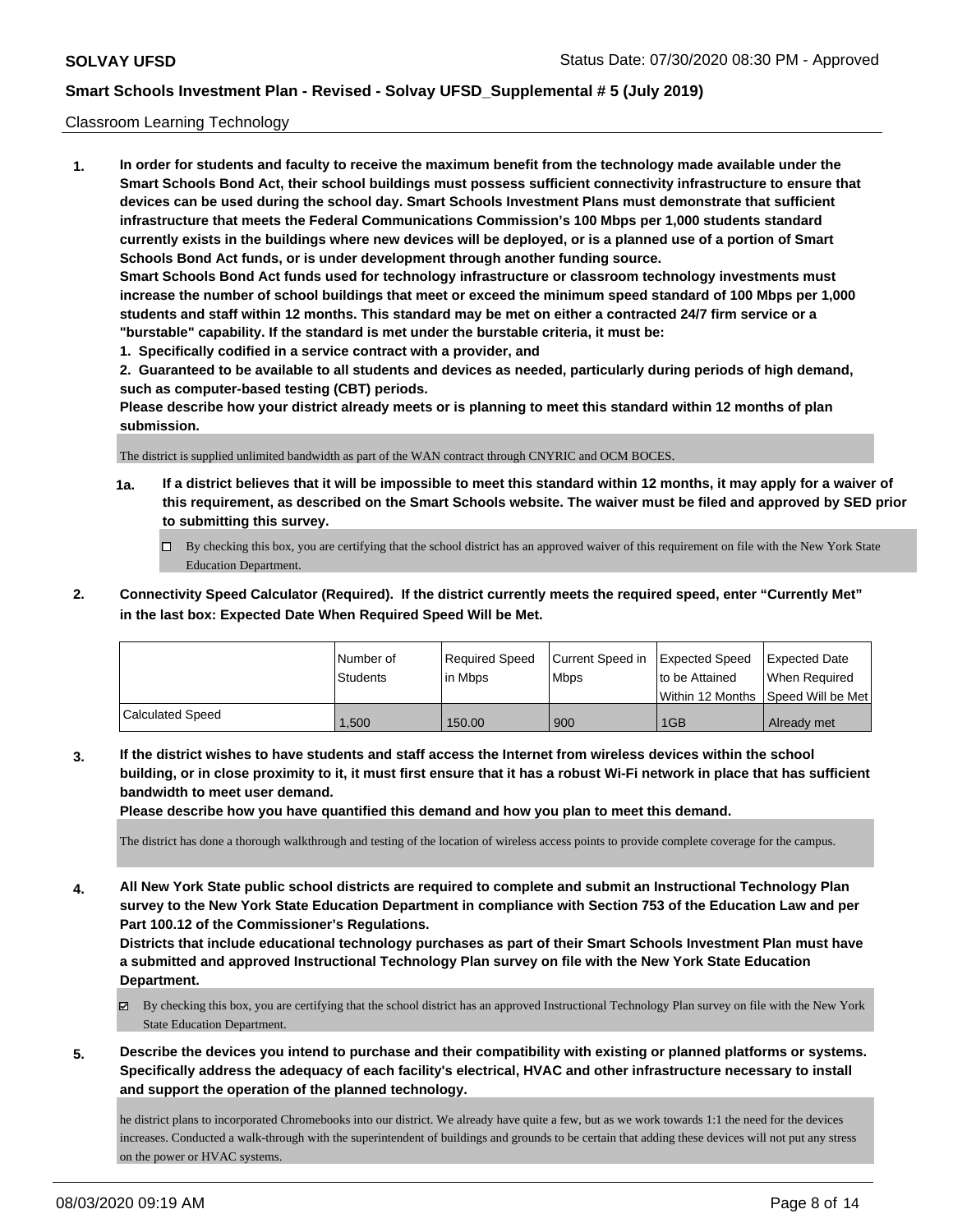### Classroom Learning Technology

- **6. Describe how the proposed technology purchases will:**
	- **> enhance differentiated instruction;**
	- **> expand student learning inside and outside the classroom;**
	- **> benefit students with disabilities and English language learners; and**
	- **> contribute to the reduction of other learning gaps that have been identified within the district.**

**The expectation is that districts will place a priority on addressing the needs of students who struggle to succeed in a rigorous curriculum. Responses in this section should specifically address this concern and align with the district's Instructional Technology Plan (in particular Question 2 of E. Curriculum and Instruction: "Does the district's instructional technology plan address the needs of students with disabilities to ensure equitable access to instruction, materials and assessments?" and Question 3 of the same section: "Does the district's instructional technology plan address the provision of assistive technology specifically for students with disabilities to ensure access to and participation in the general curriculum?")**

**In addition, describe how the district ensures equitable access to instruction, materials and assessments and participation in the general curriculum for both SWD and English Language Learners/Multilingual Learners (ELL/MLL) students.**

The ultimate goal of the district is to be completely 1:1. Using the SSBA we will be able to purchase a device for each student and build a replacement refresh cycle that will keep the technology up to date. Utilizing the power of Google Apps for Education, Google Classroom, and many other online resources the districts aims to promote learning well beyond the normal school day. Students will be able to work at their own pace and ask for help when needed out side of the normal class hours, thus extending the learning time.

The district has a large population of English Language Learners. We have been using many apps that are available in Google Play. For example, we use speech to text apps, as well as a line reader which aides in the correct pronunciation of English words. Students and parents have really embraced the use of the technology. It allows the students to learn at their own pace, with the benefit to review the content with the assistance of the apps and is available wherever there is a Internet connection.

For the Special Education students in the district, teachers can utilize all of the apps above as well as many others. Depending on what is on the student's IEP, the teacher could find almost any app to assist in creating differentiated instruction. For example, the student could use pictures to communicate with peers and teachers. Leveraging this vast supply of apps and ability to have the technology right at the student's figures could level the playing field for all GenEd and SpecEd students. Similar to ELL, teachers will be able to create lessons that will allow students with disabilities or ELL to learn at their own pace.

A student on an IEP or an ELL may be hesitant to participate in class due to fear of being wrong or being made fun of if they are not a good public speaker. Using a Chromebook & iPads with Google Classroom that same student is able to participate and collaborate with their classmates without those same fears. If we are able to purchase the new Chromebooks & iPads we will be able to reach more students with the assistance of technology who have the desire to learn.

**7. Where appropriate, describe how the proposed technology purchases will enhance ongoing communication with parents and other stakeholders and help the district facilitate technology-based regional partnerships, including distance learning and other efforts.**

The district will continue to use high tech ways of communicating with student/parents/faculty/staff. Moreover, teachers using Google classroom or other Classroom Management Systems (CMS or LMS) to communicate with parents/students online and thus improve communication.

**8. Describe the district's plan to provide professional development to ensure that administrators, teachers and staff can employ the technology purchased to enhance instruction successfully.**

**Note: This response should be aligned and expanded upon in accordance with your district's response to Question 1 of F. Professional Development of your Instructional Technology Plan: "Please provide a summary of professional development offered to teachers and staff, for the time period covered by this plan, to support technology to enhance teaching and learning. Please include topics, audience and method of delivery within your summary."**

The district has set up Google Apps for Education training session over the summer that each teacher will be required to participate in. The district will utilize Model School COSER through OCM BOCES to provide trainers for Chromboooks and management of Google Classroom. Furthermore, the district has signed up with OCM BOCES to bring in Technology Integration Specialist who will be working with teachers one-onone to train them on how to use the technology effectively.

The district will continue to provide staff development days as well as release time for technology-related courses and pieces of training.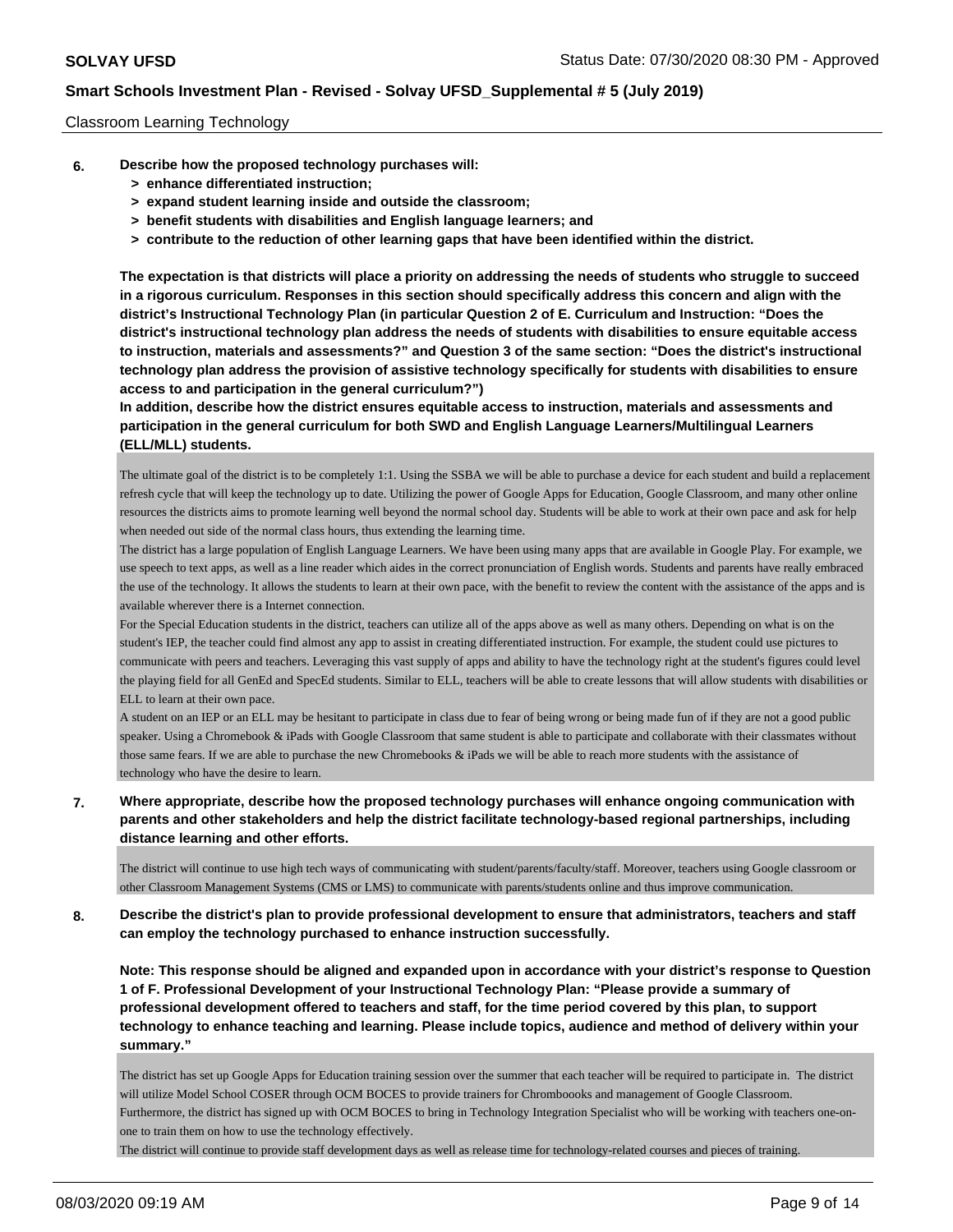Classroom Learning Technology

**9. Districts must contact one of the SUNY/CUNY teacher preparation programs listed on the document on the left side of the page that supplies the largest number of the district's new teachers to request advice on innovative uses and best practices at the intersection of pedagogy and educational technology.**

By checking this box, you certify that you have contacted the SUNY/CUNY teacher preparation program that supplies the largest number of your new teachers to request advice on these issues.

**9a. Please enter the name of the SUNY or CUNY Institution that you contacted.**

SUNY Oswego

**9b. Enter the primary Institution phone number.**

315-312-2102

**9c. Enter the name of the contact person with whom you consulted and/or will be collaborating with on innovative uses of technology and best practices.**

Dr Pam Micahel

**10. To ensure the sustainability of technology purchases made with Smart Schools funds, districts must demonstrate a long-term plan to maintain and replace technology purchases supported by Smart Schools Bond Act funds. This sustainability plan shall demonstrate a district's capacity to support recurring costs of use that are ineligible for Smart Schools Bond Act funding such as device maintenance, technical support, Internet and wireless fees, maintenance of hotspots, staff professional development, building maintenance and the replacement of incidental items. Further, such a sustainability plan shall include a long-term plan for the replacement of purchased devices and equipment at the end of their useful life with other funding sources.**

By checking this box, you certify that the district has a sustainability plan as described above.

**11. Districts must ensure that devices purchased with Smart Schools Bond funds will be distributed, prepared for use, maintained and supported appropriately. Districts must maintain detailed device inventories in accordance with generally accepted accounting principles.**

By checking this box, you certify that the district has a distribution and inventory management plan and system in place.

**12. Please detail the type, quantity, per unit cost and total cost of the eligible items under each sub-category.**

| Select the allowable expenditure | Item to be Purchased             | Quantity | Cost per Item | <b>Total Cost</b> |
|----------------------------------|----------------------------------|----------|---------------|-------------------|
| type.                            |                                  |          |               |                   |
| Repeat to add another item under |                                  |          |               |                   |
| each type.                       |                                  |          |               |                   |
| <b>Laptop Computers</b>          | Chromebooks                      | 200      | 259.00        | 51,800.00         |
| <b>Other Costs</b>               | <b>Chrome Management License</b> | 200      | 24.00         | 4,800.00          |
|                                  |                                  | 400      | 283.00        | 56,600            |

#### **13. Final 2014-15 BEDS Enrollment to calculate Nonpublic Sharing Requirement (no changes allowed.)**

|            | l Public Enrollment | Nonpublic Enrollment | <b>Total Enrollment</b> | Nonpublic<br>l Percentage |
|------------|---------------------|----------------------|-------------------------|---------------------------|
| Enrollment | .461                |                      | 1.461.00                | 0.00                      |

#### **14. If you are submitting an allocation for Classroom Learning Technology complete this table.**

|                         | Public School Sub-Allocation | <b>Estimated Nonpublic Loan</b><br>Amount<br>(Based on Percentage Above) | Estimated Total Public and<br>Nonpublic Sub-Allocation |
|-------------------------|------------------------------|--------------------------------------------------------------------------|--------------------------------------------------------|
| Interactive Whiteboards | (No Response)                | 0.00                                                                     | 0.00                                                   |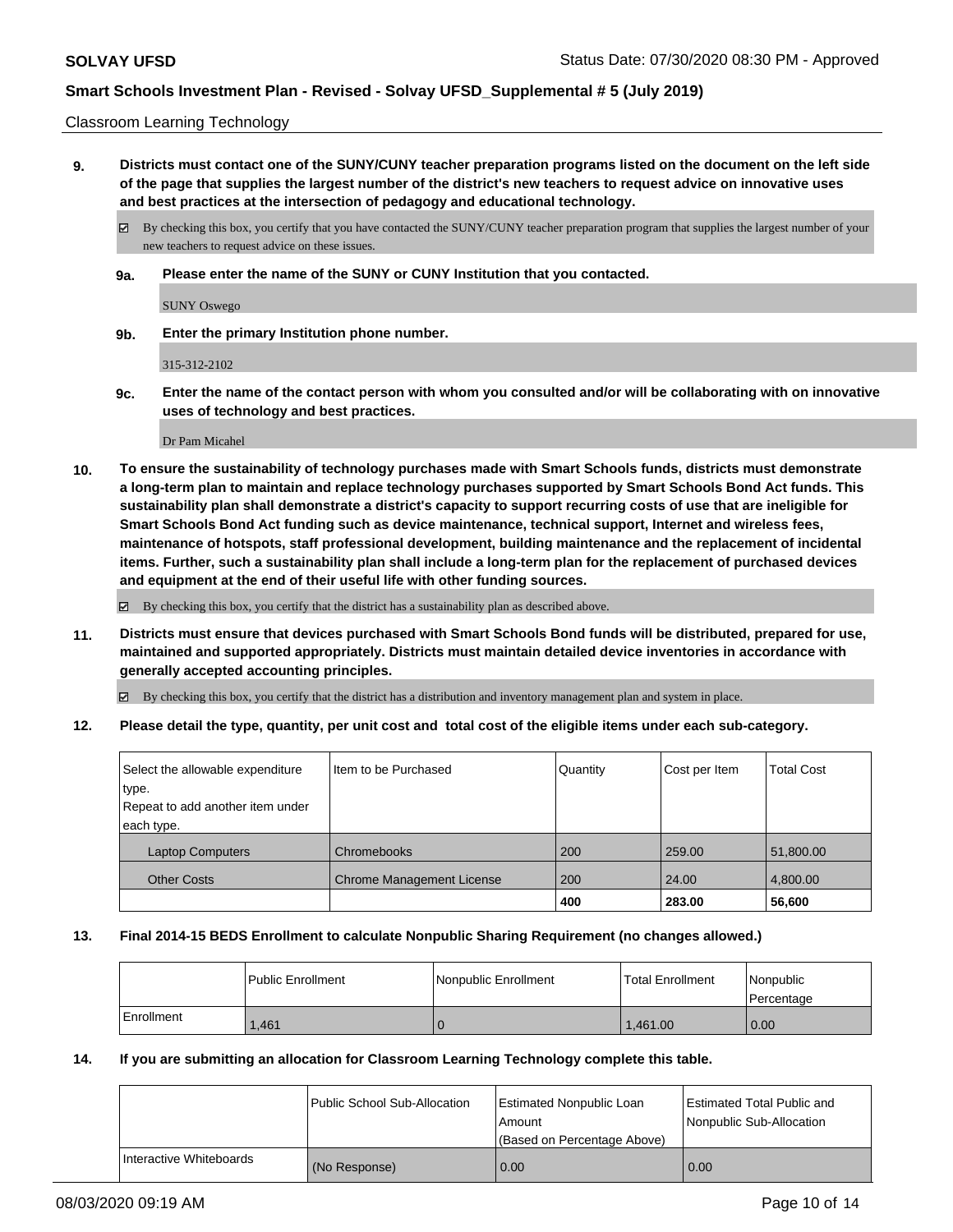Classroom Learning Technology

|                          | Public School Sub-Allocation | <b>Estimated Nonpublic Loan</b> | <b>Estimated Total Public and</b> |
|--------------------------|------------------------------|---------------------------------|-----------------------------------|
|                          |                              | Amount                          | Nonpublic Sub-Allocation          |
|                          |                              | (Based on Percentage Above)     |                                   |
| <b>Computer Servers</b>  | (No Response)                | 0.00                            | 0.00                              |
| <b>Desktop Computers</b> | (No Response)                | 0.00                            | 0.00                              |
| <b>Laptop Computers</b>  | 51,800.00                    | 0.00                            | 51,800.00                         |
| <b>Tablet Computers</b>  | (No Response)                | 0.00                            | 0.00                              |
| <b>Other Costs</b>       | 4,800.00                     | 0.00                            | 4,800.00                          |
| Totals:                  | 56,600.00                    | 0                               | 56,600                            |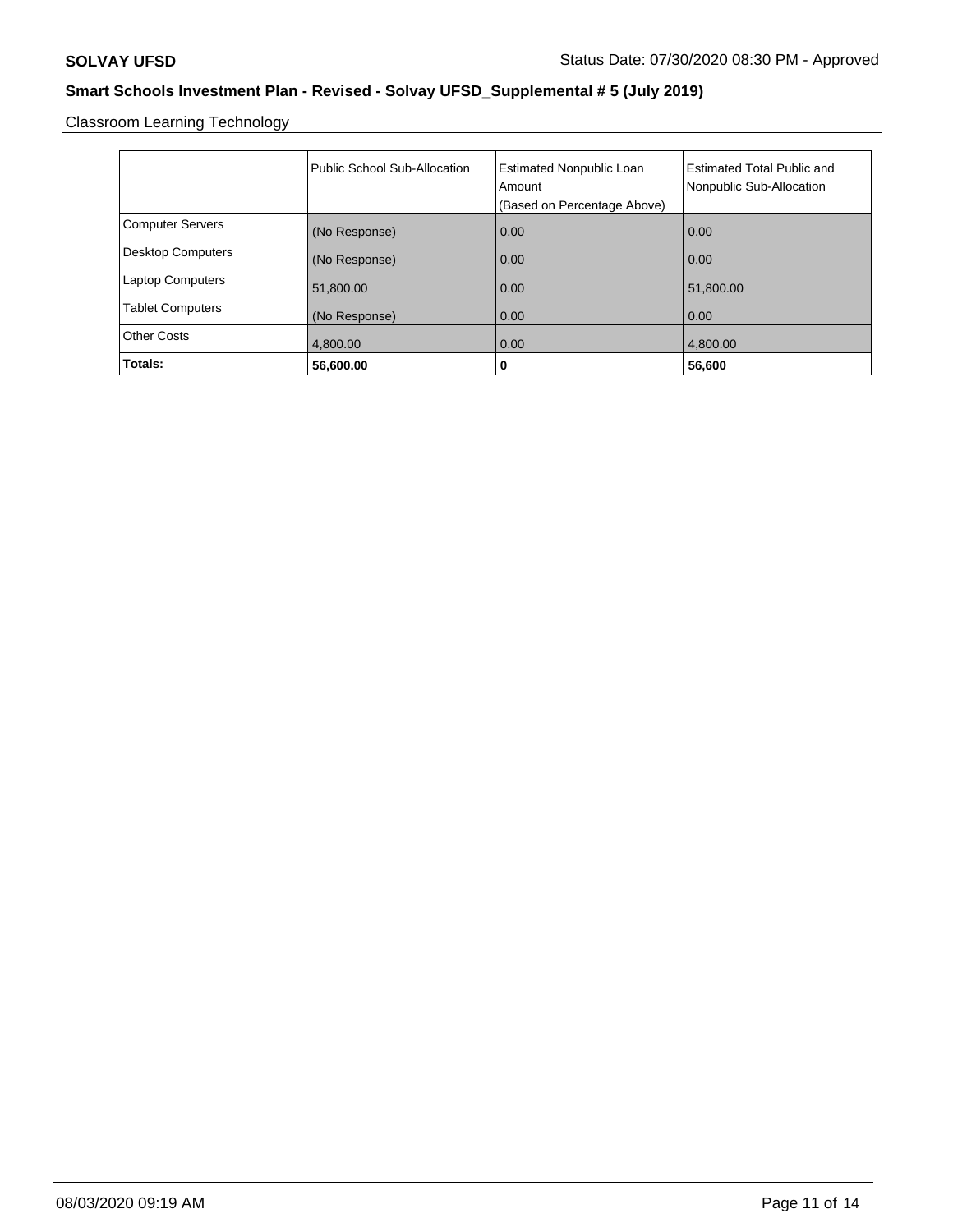### Pre-Kindergarten Classrooms

**1. Provide information regarding how and where the district is currently serving pre-kindergarten students and justify the need for additional space with enrollment projections over 3 years.**

(No Response)

- **2. Describe the district's plan to construct, enhance or modernize education facilities to accommodate prekindergarten programs. Such plans must include:**
	- **Specific descriptions of what the district intends to do to each space;**
	- **An affirmation that new pre-kindergarten classrooms will contain a minimum of 900 square feet per classroom;**
	- **The number of classrooms involved;**
	- **The approximate construction costs per classroom; and**
	- **Confirmation that the space is district-owned or has a long-term lease that exceeds the probable useful life of the improvements.**

(No Response)

**3. Smart Schools Bond Act funds may only be used for capital construction costs. Describe the type and amount of additional funds that will be required to support ineligible ongoing costs (e.g. instruction, supplies) associated with any additional pre-kindergarten classrooms that the district plans to add.**

(No Response)

**4. All plans and specifications for the erection, repair, enlargement or remodeling of school buildings in any public school district in the State must be reviewed and approved by the Commissioner. Districts that plan capital projects using their Smart Schools Bond Act funds will undergo a Preliminary Review Process by the Office of Facilities Planning.**

**Please indicate on a separate row each project number given to you by the Office of Facilities Planning.**

| Project Number |  |
|----------------|--|
| (No Response)  |  |
|                |  |

**5. Please detail the type, quantity, per unit cost and total cost of the eligible items under each sub-category.**

| Select the allowable expenditure | Item to be purchased | Quantity      | Cost per Item | <b>Total Cost</b> |
|----------------------------------|----------------------|---------------|---------------|-------------------|
| type.                            |                      |               |               |                   |
| Repeat to add another item under |                      |               |               |                   |
| each type.                       |                      |               |               |                   |
| (No Response)                    | (No Response)        | (No Response) | (No Response) | 0.00              |
|                                  |                      | υ             | 0.00          |                   |

**6. If you have made an allocation for Pre-Kindergarten Classrooms, complete this table. Note that the calculated Total at the bottom of the table must equal the Total allocation for this category that you entered in the SSIP Overview overall budget.**

|                                          | Sub-Allocation |
|------------------------------------------|----------------|
| Construct Pre-K Classrooms               | (No Response)  |
| Enhance/Modernize Educational Facilities | (No Response)  |
| <b>Other Costs</b>                       | (No Response)  |
| Totals:                                  | 0.00           |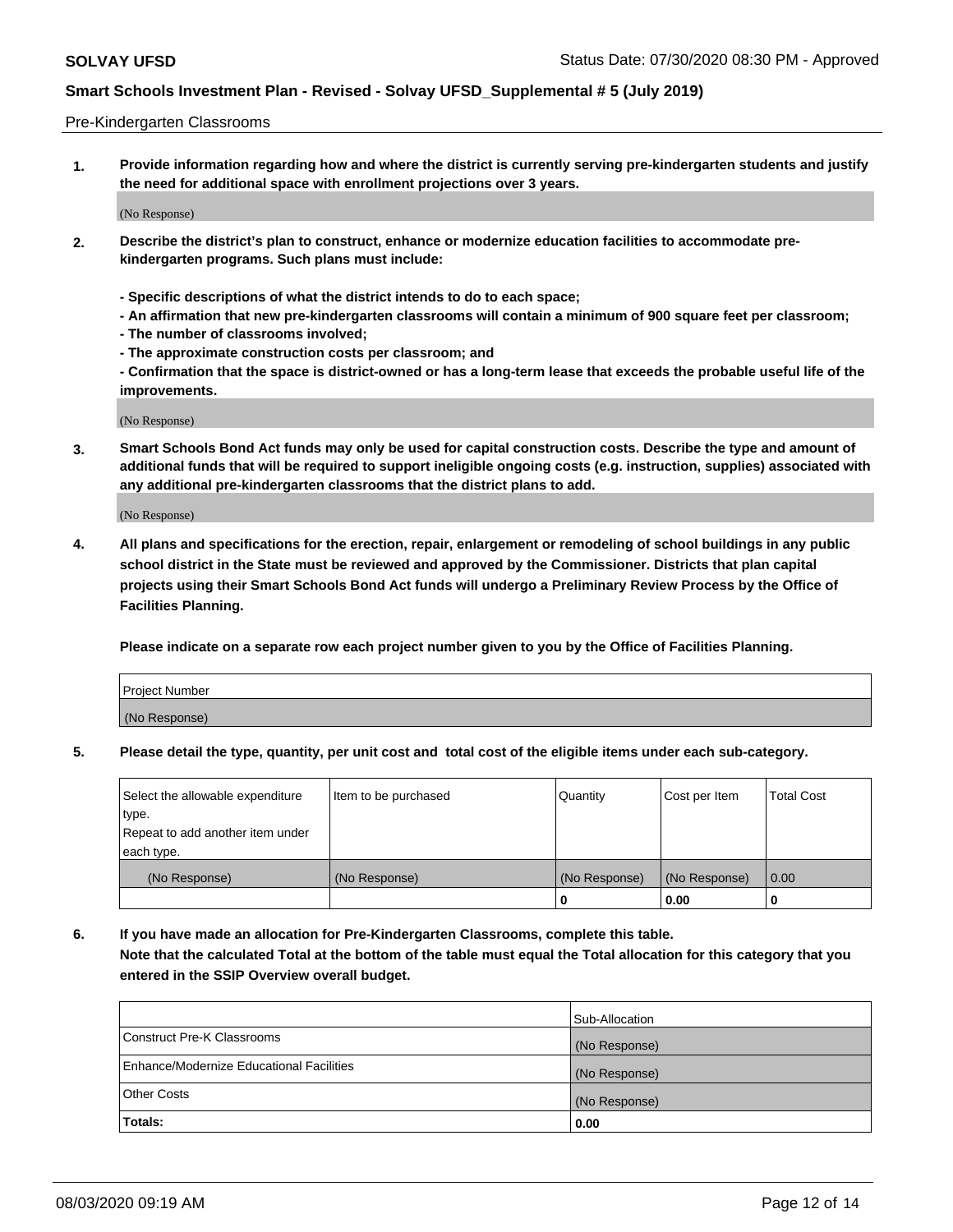Replace Transportable Classrooms

**1. Describe the district's plan to construct, enhance or modernize education facilities to provide high-quality instructional space by replacing transportable classrooms.**

(No Response)

**2. All plans and specifications for the erection, repair, enlargement or remodeling of school buildings in any public school district in the State must be reviewed and approved by the Commissioner. Districts that plan capital projects using their Smart Schools Bond Act funds will undergo a Preliminary Review Process by the Office of Facilities Planning.**

**Please indicate on a separate row each project number given to you by the Office of Facilities Planning.**

| Project Number |  |
|----------------|--|
|                |  |
|                |  |
|                |  |
| (No Response)  |  |
|                |  |
|                |  |

**3. For large projects that seek to blend Smart Schools Bond Act dollars with other funds, please note that Smart Schools Bond Act funds can be allocated on a pro rata basis depending on the number of new classrooms built that directly replace transportable classroom units.**

**If a district seeks to blend Smart Schools Bond Act dollars with other funds describe below what other funds are being used and what portion of the money will be Smart Schools Bond Act funds.**

(No Response)

**4. Please detail the type, quantity, per unit cost and total cost of the eligible items under each sub-category.**

| Select the allowable expenditure<br>∣type.     | Item to be purchased | Quantity      | Cost per Item | Total Cost |
|------------------------------------------------|----------------------|---------------|---------------|------------|
| Repeat to add another item under<br>each type. |                      |               |               |            |
| (No Response)                                  | (No Response)        | (No Response) | (No Response) | 0.00       |
|                                                |                      | u             | 0.00          |            |

**5. If you have made an allocation for Replace Transportable Classrooms, complete this table. Note that the calculated Total at the bottom of the table must equal the Total allocation for this category that you entered in the SSIP Overview overall budget.**

|                                                | Sub-Allocation |
|------------------------------------------------|----------------|
| Construct New Instructional Space              | (No Response)  |
| Enhance/Modernize Existing Instructional Space | (No Response)  |
| Other Costs                                    | (No Response)  |
| Totals:                                        | 0.00           |